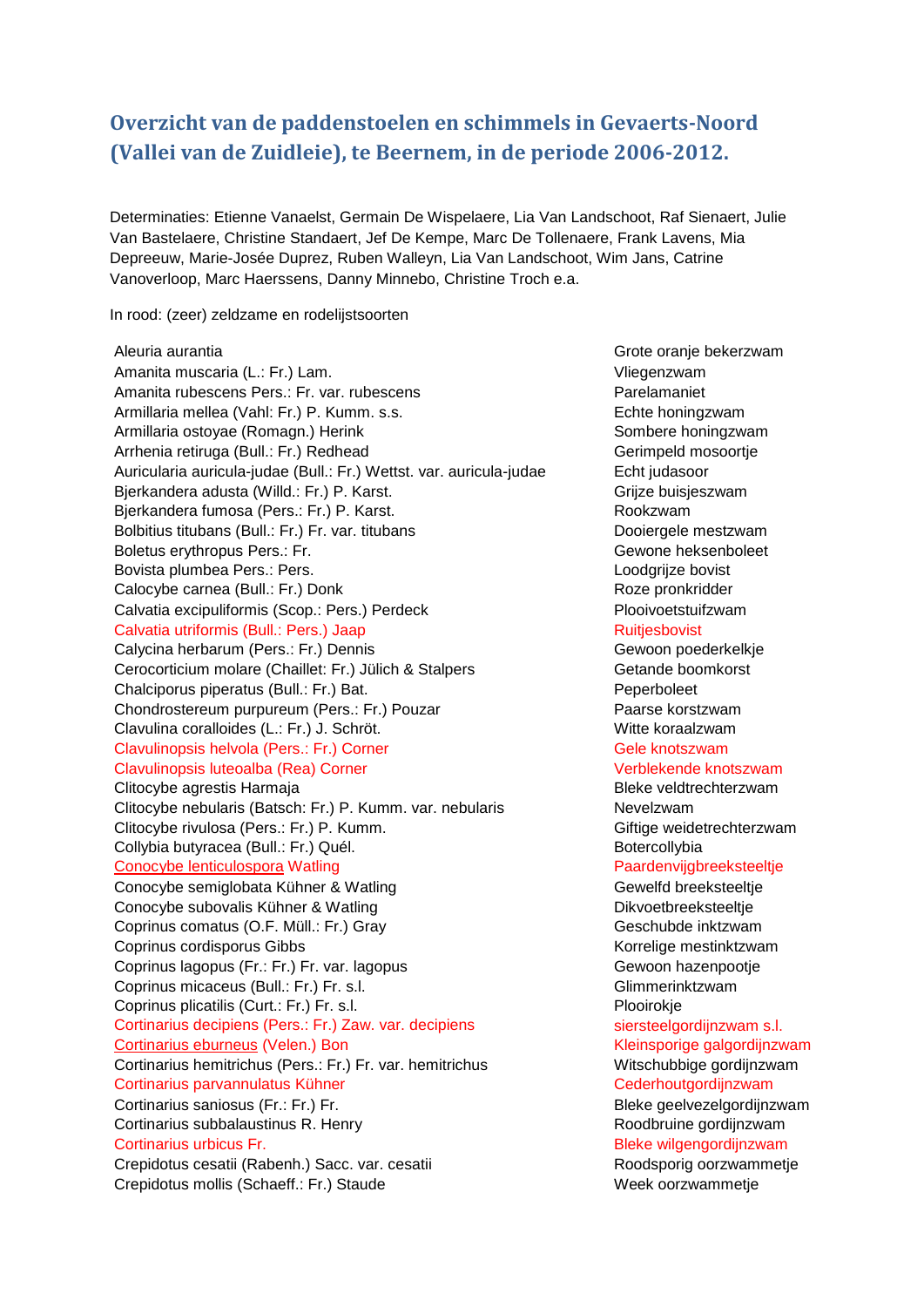Cudoniella acicularis (Bull.: Fr.) J. Schröt. **Houtknoopie** Houtknoopje Cyathus olla Bleek nestzwammetje Cystoderma amiantinum (Scop.) Fayod f. amiantinum **Canadian Controllet Controllet Controllet Controllet Controllet Controllet Controllet Controllet Controllet Controllet Controllet Controllet Controllet Controllet Controll** Dacrymyces stillatus Nees: Fr. Change and Change druppelzwam Daedalea quercina (L.: Fr.) Fr. Doolhofzwam Dendryphion comosum Wallr. Diatrype bullata (Hoffm.: Fr.) Fr. Wilgenschorsschijfje Diatrypella quercina (Pers.: Fr.) Cooke Eikenschorsschijfje Entoloma pleopodium (Bull.: Fr.) Noordel. **Citroengele satijnzwam** Entoloma rhodopolium (Fr.: Fr.) P. Kumm. Grauwe bossatijnzwam Entoloma sericatum (Britzelm.) Sacc. f. sericatum Moerasbossatijnzwam Entoloma sericeum (Bull.->) Quél. Bruine satijnzwam Entoloma undulatosporum Arnolds & Noordel. Knobbelspoorsatijnzwam Erysiphe cichoracearum DC. var. cichoracearum Erysiphe polygoni DC. **Duizendknoopmeeldauw** Exidia plana (Wigg.) Donk **Zwarte trilzwam** Flammulina velutipes (Curtis: Fr.) Singer var. velutipes Gewoon fluweelpootje Galerina atkinsoniana A.H. Sm. f. atkinsoniana Behaard barnsteenmosklokje Galerina caulocystidiata Arnolds **Harig mosklokie** Harig mosklokje Galerina clavata (Velen.) Kühner Groot mosklokje Groot mosklokje Galerina graminea (Velen.) Kühner Grasmosklokje Grasmosklokje Ganoderma lipsiense (Batsch) G.F. Atk. Platte tonderzwam Hebeloma crustuliniforme (Bull.) Quél. s.l. (Radijsvaalhoed) Hebeloma hetieri Boud. Viltige vaalhoed Hebeloma mesophaeum (Pers.) Quél. The manus and the metallic of the metallic value of the metallic value of the metallic value of the metallic value of the metallic value of the metallic value of the metallic value of the Hebeloma sacchariolens Quél. s.s. **Charles and Science and Science Constantine** Oranjebloesemzwam Hemimycena lactea (Pers.: Fr.) Singer var. lactea Sheeuwwitte mycena Hygrocybe ceracea (Fr.: Fr.) P. Kumm. Elfenwasplaat Hygrocybe conica (Schaeff.: Fr.) P. Kumm. New York Changes and Muslim Zwartwordende wasplaat Hygrocybe insipida (J.E. Lange) Moser Kabouterwasplaat Hygrocybe miniata (Fr.: Fr.) P. Kumm. Gewoon vuurzwammetje Hygrocybe virginea (Wulfen: Fr.) P.D. Orton & Watling var. virginea Sneeuwzwammetje Hymenoscyphus fructigenus var. fructigenus (Bull.: Fr.) Gray Eikeldopzwam Hyphodontia paradoxa (Schrad.: Fr.) Langer & Vesterh. s.s. Witte tandzwam Hyphodontia sambuci (Pers.: Fr.) J. Erikss. Witte vlierschorszwam Hypholoma fasciculare (Huds.: Fr.) P. Kumm. Gundam Summan Gewone zwavelkop Hypholoma fasciculare (Huds.: Fr.) P. Kumm. var. fasciculare Gewone zwavelkop Hypholoma subericaeum (Fr.) Kühner Modderzwavelkop Modderzwavelkop Hypocrea aureoviridis Plowr. & Cooke Gele kussentjeszwam Hysterium angustatum Alb. & Schwein. New Schorsspleetlipkogelzwam Inocybe dulcamara (Alb. & Schwein.) P. Kumm. var. dulcamara Gewone viltkop Inocybe fuscidula Velen. Sombere vezelkop version of the state of the state of the Sombere vezelkop Inocybe geophylla (Fr.: Fr.) P. Kumm. var. geophylla (Fr.: Fr.) P. Kumm. Witte satijnvezelkop Laccaria amethystina (Huds.->) Cooke Rodekoolzwam Laccaria laccata (Scop.: Fr.) Cooke Gewone fopzwam Laccaria laccata var. pallidifolia (Peck) Peck Gewone fopzwam Laccaria proxima (Boud.) Pat. Schubbige fopzwam Laccaria tortilis (Bolton) Cooke Gehicle Gekroesde fopzwam Lacrymaria lacrymabunda (Bull.: Fr.) Pat. Tranende franjehoed Lactarius glyciosmus (Fr.: Fr.) Fr. Kokosmelkzwam Lactarius lacunarum (Romagn.) ex Hora Greenpelmelkzwam Greppelmelkzwam Lactarius necator (Bull.: Fr.) Pers. Zwartgroene melkzwam Lactarius pubescens Fr. Donzige melkzwam Lactarius quieticolor Romagn. Vaaloranje melkzwam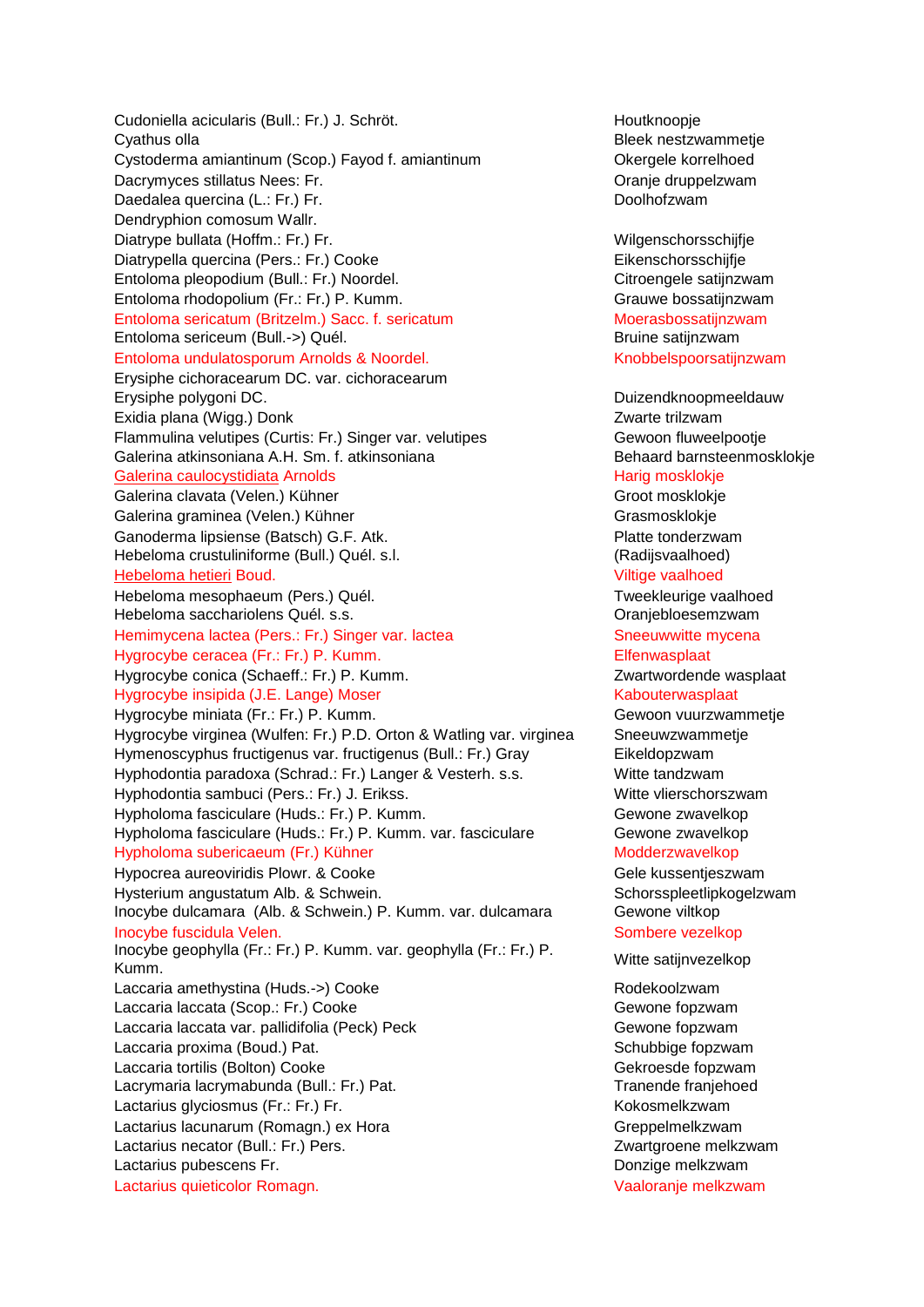Lactarius quietus (Fr.: Fr.) Fr. Kaneelkleurige melkzwam Lactarius rufus (Scop.: Fr.) Fr. Rossige melkzwam Leccinum brunneogriseolum Lannoy & Estadès **Bruingrigum Bruingrijze berkenboleet** Leccinum scabrum (Bull.: Fr.) Gray s.s. Channel Communication of Gewone berkenboleet Lepiota cristata (Bolton: Fr.) P. Kumm. var. cristata Stinkparasolzwam Lepista flaccida (Sowerby: Fr.) Pat. f. flaccida Roodbruine schijnridderzwam Lepista nuda (Bull.: Fr.) Cooke f. nuda Paarse schijnridderzwam Leptosphaeria acuta (Hoffm.: Fr.) P. Karst. Brandnetelvulkaantje Leptosphaeria doliolum (Fr.: Fr.) De Not. Kruidenvulkaantje Lycoperdon molle Pers.: Pers. **New York Contract and American** Properties and Zachtstekelige stuifzwam Lycoperdon perlatum Pers.: Pers. **Parelstuifzwam** Lyophyllum decastes (Fr.: Fr) Singer Bruine bundelridderzwam Lyophyllum tylicolor (Fr.: Fr.) M. Lange & Sivertsen Kleine grauwkop Macrolepiota procera (Scop.: Fr.) Singer Grote parasolzwam Grote parasolzwam Marasmiellus ramealis (Bull.: Fr.) Singer Takruitertje Marasmiellus vaillantii (Pers.: Fr.) Singer **Halmruitertige** Halmruitertje Marasmius rotula (Scop.: Fr.) Fr. Wieltje Marasmius setosus (Sowerby) Noordel. The mate of the set of the Tengere beukentaailing Marssonina brunnea (Ell. & Ev.) Magnus Melampsora epitea Thüm. Katwilgroest Charles and Melampsora epitea Thüm. Melanoleuca polioleuca (Fr.: Fr.) Kühner & Maire **Zwartwitte veldridderzwam** Melanotus horizontalis (Bull.) P.D. Orton Leerkaalkopje Meruliopsis corium (Pers.: Fr.) Ginns **Papiers** Papierzwammetje Mucilago crustacea F.H. Wigg. Groot kalkschuim Mutinus caninus (Huds.) Fr. Kleine stinkzwam Mycena acicula (Schaeff.: Fr.) P. Kumm. Change of the Communication of Change dwergmycena Mycena adscendens (Lasch) Maas Geest. Suikermycena Suikermycena Mycena aetites (Fr.) Quél. Grigoria de la contrasta de la contrasta de la Grijsbruine grasmycena Mycena amicta (Fr.: Fr.) Quél. Donzige mycena Mycena arcangeliana Bres. **Bundelmycena** Bundelmycena Mycena epipterygia (Scop.: Fr.) Gray Grashington Craskleefsteelmycena Mycena filopes (Bull.: Fr.) P. Kumm. Draadsteelmycena Mycena flavescens Velen. Geelsnedemycena by Geelsnedemycena Mycena flavoalba (Fr.) Quél. Bleekgele mycena Mycena galericulata (Scop.: Fr.) Gray var. galericulata enterior enterior Helmmycena Mycena leptocephala (Pers.: Fr.) Gillet Stinkmycena Mycena olivaceomarginata (Massee) Massee f. olivaceomarginata Bruinsnedemycena Mycena rorida (Scop.: Fr.) Quél. Slijmsteelmycena Mycena speirea (Fr.: Fr.) Gillet Kleine breedplaatmycena Mycena stylobates (Pers.: Fr.) P. Kumm. Schiffsteelmycena Mycena vitilis (Fr.) Quél. Papilmycena Myxarium nucleatum Wallr. Klontiestrilzwam Nuxarium Musleatum Wallr. Nectria cinnabarina (Tode: Fr.) Fr. Gewoon meniezwammetje Omphalina obscurata D.A. Reid Somber trechtertje Omphalina velutipes P.D. Orton **Pelargoniumtrechtertje** Otidea bufonia (Pers.) Boud. Donker hazenoor Panaeolus acuminatus (Schaeff.) Gillet Spitse vlekplaat Spitse vlekplaat Panaeolus foenisecii (Pers.: Fr.) J. Schröt. Gazonvlekplaat Panaeolus sphinctrinus (Fr.) Quél. Franjevlekplaat Paxillus involutus (Batsch: Fr.) Fr. Christian Muslem Communisty Cewone kruizoom Peniophora incarnata (Pers.: Fr.) P. Karst. **Carry Communist Communist Cranjerode schorszwam** Peniophora quercina (Pers.: Fr.) Cooke **Paarse eikenschorszwam** Peniophora violaceolivida (Sommerf.) Massee Grauwviolette schorszwam Phallus impudicus L.: Pers. Grote stinkzwam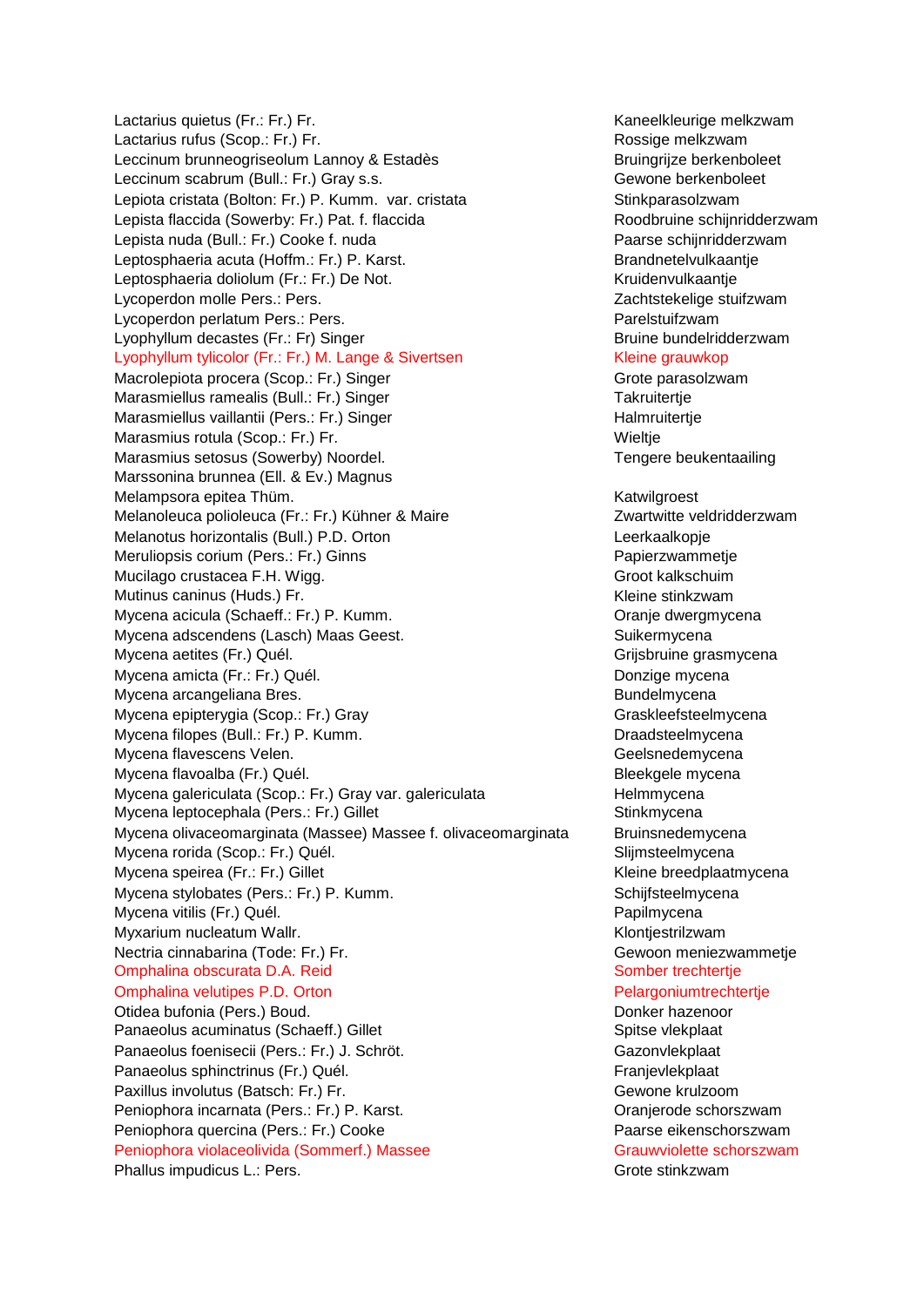Phragmidium bulbosum (F. Strauss) Schltdl. Phragmidium violaceum (Schultz) G. Winter **Network Constructs** Zwarte braamroest Phyllachora graminis (Pers.) Fuckel Graszwartkorstje Pilobolus crystallinus (Wigg.) Tode Gewone kogelschieter Piptoporus betulinus (Bull.: Fr.) P. Karst. Berkenzwam Pleurotus ostreatus (Jacq.: Fr.) P. Kumm. Gewone oesterzwam Pluteus cervinus (Schaeff.) P. Kumm. Gewone hertenzwam Podospora decipiens (G. Winter ex Fuckel) Niessl Flapsporig menhirzwammetje Polyporus badius (Pers.) Schwein. Peksteel Polyporus varius (Pers.: Fr.) Fr. Waaierbuisjeszwam Psathyrella conopilus (Fr.: Fr.) A. Pearson & Dennis Langsteelfraniehoed Psathyrella corrugis (Pers.: Fr.) Kits van Wav. f. corrugis Sierlijke franjehoed Psathyrella piluliformis (Bull.: Fr.) P.D. Orton Witsteelfranjehoed Psathyrella prona (Fr.) Gillet f. prona Kleine grasfranjehoed Psathyrella spadiceogrisea (Schaeff.) Maire Vroege franjehoed Psilocybe aeruginosa (Curtis: Fr.) Quél. s.s. entermined a subsetted by Echte kopergroenzwam Psilocybe montana (Pers.: Fr.) P. Kumm. Vandrees and a Zandkaalkopje Psilocybe semiglobata (Batsch) Noordel. 
(Batter Allen Muslim and Kleefsteelstropharia Psilocybe semilanceata (Fr.) P. Kumm. Puntig kaalkopje Psilocybe subcoprophila (Britzelm.) Sacc. Grootsporig mestkaalkopje Puccinia coronata Corda **Kroonroest** Kroonroest Puccinia malvacearum Mont. Kaasjeskruidroest Puccinia tanaceti DC. Alsemroest Communication of the Communication of the Communication of the Alsemroest Communication of the Alsemroest Communication of the Alsemroest Communication of the Communication of the Communica Puccinia variabilis Grev. **Puccinia variabilis Grev.** Paardebloemroest Ramularia rubella (Bon.) Nannf. Resupinatus applicatus (Pers.) Singer **Harig dwergoortje** Harig dwergoortje Rickenella fibula (Bull.: Fr.) Raitelh. Oranjegeel trechtertje Rickenella mellea (Singer & Clémençon) Lamoure **Honingkleurig trechtertje** Rickenella swartzii (Fr.) Kuyper Paarsharttrechtertje Russula amoenolens Romagn. Scherpe kamrussula Russula betularum Hora Roze berkenrussula Russula densifolia Gillet Fight Fight According to the Fight Principlaatrussula Russula foetens Pers.: Fr. Stinkende russula Russula ionochlora Romagn. Violetgroene russula Russula nitida (Pers.: Fr.) Fr. Kuning States and Kleine berkenrussula Russula olivaceoviolascens Gillet **Zwartrode russula** Zwartrode russula Russula pectinatoides Peck ss. Romagn. Communisties on the Consmakelijke kamrussula Russula silvestris (Singer) Reumaux Loofbosbraakrussula Russula undulata Velen. 2002 - 2003 - 2010 - 2010 - 2010 - Zwartpurperen russula Russula velenovskyi Melzer & Zvara Schotelrussula Russula versicolor Jul. Schäff. Bonte berkenrussula Russula vesca Fr. Smakelijke russula versije verslaande russula verslaande verslaande verslaande verslaande ve Scleroderma citrinum Pers.: Pers. Gele aardappelbovist Sphaerobolus stellatus Tode: Pers. Kogelwerper Sphaerosporella brunnea (Alb. & Schwein.: Fr.) Svrcek & Kubicka Bruin ballonbekertje Stereum gausapatum (Fr.: Fr.) Fr. **Eikenbloedzwam** Stereum hirsutum (Willd.: Fr.) Pers. Gele korstzwam Stereum rugosum (Pers.: Fr.) Fr. Gerimpelde korstzwam Stereum subtomentosum Pouzar Waaierkorstzwam Stropharia caerulea Kreisel Valse kopergroenzwam Taphrina betulina Rostr. Berkenheksenbezem Thelephora terrestris Ehrh.: Fr. Gewone franjezwam Trametes versicolor (L.: Fr.) Pilát Gewoon elfenbankje Tremella mesenterica Retz.: Fr. Gele trilzwam